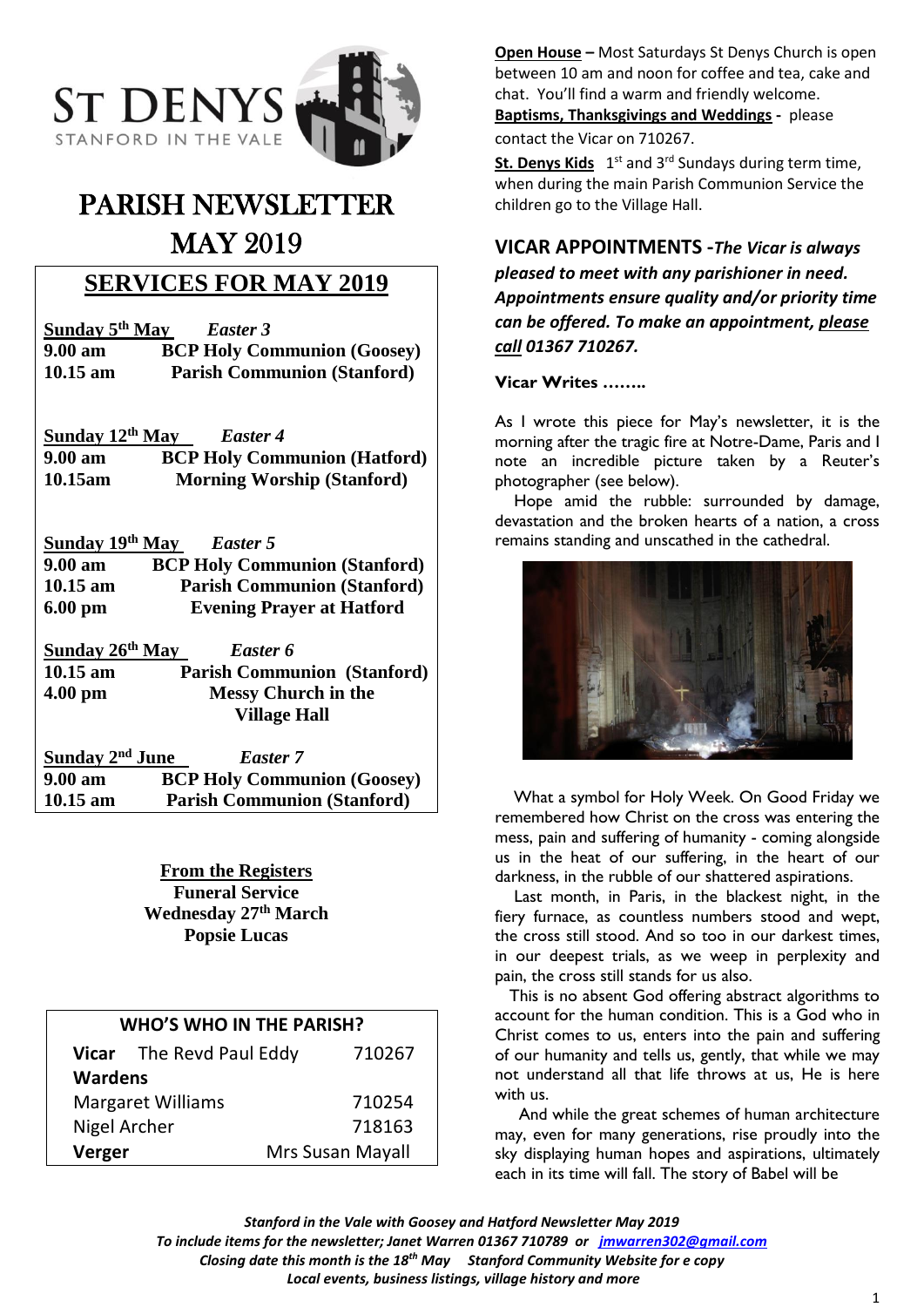repeated in an endless cycle until we learn that there is something bigger that matters more.

What is the most important thing in life? Our plans? Our buildings? Our grand ambitions? Or the persistent call of a loving God who comes to us in Christ, suffers and dies with us and says, *"Come... Come and find life in all its fulness. Die to self and live life to the full. Set aside your human dreams and aspirations and be reconciled to me so that you may flourish as you were intended to."*

 See the cross in Notre Dame. See its presence amid the rubble of human beauty as a picture of our earthly condition. All our dreams and hopes will ultimately crumble and collapse too, the inevitable result of our natural sin and selfishness. But God does not leave us in the mess in which we find ourselves. He comes, surprisingly, unexpectedly, humbly, challengingly, in a cross, and says, "*Turn around. Wake up. Arise from the futile pursuit of what will turn to dust and find what you were made for truly."*

Look to the cross.

Yours **Revd Paul Eddy Vicar**

#### **Vandalism in the Village**



Like the majority of Stanford residents, the Parish Council is extremely disappointed and frustrated to have discovered a number of our newly planted fruit trees had been uprooted, just to burn the tree stakes. There is no excuse for this criminal damage to a community asset. Volunteers now have to replant and restake the trees, incurring additional unnecessary expense, all because of the selfish actions of five youths during the evening of Wednesday 17 April.

The matter has been reported to the police. If you should witness any acts of vandalism, given the lengthy delays to get through to 101, worth making it either via 101 or via the "Report" section of [https://www.thamesvalley.police.uk](https://www.thamesvalley.police.uk/)

#### **Hedgehog Release**

We will shortly be releasing three hedgehogs back into Stanford in the Vale.

 These three little animals were found here late in 2018, still juveniles, very thin and underweight. They would not have survived through the winter.

 They are now all very plump and healthy! If you see them in your gardens, water in a saucer would be very welcome. And if you want to feed them, cat or dog food or re-hydrated mealworms are best. Please *no* greens, bread or milk or scraps from the table.

 Their preferred diet is earthworms, slugs and beetles. Many thanks Neil & Janet Thompson

#### **Stanford in the Vale, Repair Cafe**

On Tuesday 16<sup>th</sup> April we had the first meeting to discuss the formation of a **REPAIR CAFÉ** in the Village **COFFEE SHOP**. The idea is that the Café will be set up in the Coffee Shop to endeavour to repair household and electrical equipment very cheaply for anyone in the village.

A number of 'repairer' volunteers came to the meeting together with two members of the Wantage Repair Café, who gave us some valuable information on how to set up the Repair Café. We aim to open the Repair Café for the first time, for a couple of hours on a

Saturday afternoon in the Coffee Shop; probably beginning at the end of June. The idea is that people can bring along their broken items such as toasters, table lamps, garden shears for sharpening etc. Depending on the success we can then decide how often we should regularly open. More information will be forthcoming nearer the time

 The Repair Café will be part of the Oxfordshire "Community Action Groups".

For more information please contact Derek Sayers email: [reco@clara.co.uk](mailto:reco@clara.co.uk) or 'phone 710283

## **VILLAGE WHEELCHAIR**

Is mobility a problem for you or a family member? Does it stop you from getting out and about and making the most of the Spring and Summer days? If so, and you live in the village, don't forget that we have a wheelchair available for loan, free of charge. It is also available for day trips, hospital appointments and short term mobility problems**. Contact 01367 710 724**

Scramblers Thursday 2<sup>nd</sup> and 16<sup>th</sup> May **9.00-10.30** In the Church. All toddlers and carers welcome

**Over 50's Keep Fit class** Thursdays 10am-11am Stanford in the Vale Village Hall £5 per session

*Stanford in the Vale with Goosey and Hatford Newsletter May 2019 To include items for the newsletter; Janet Warren 01367 710789 or [jmwarren302@gmail.com](mailto:jmwarren302@gmail.com) Closing date this month is the 18th May Stanford Community Website for e copy Local events, business listings, village history and more*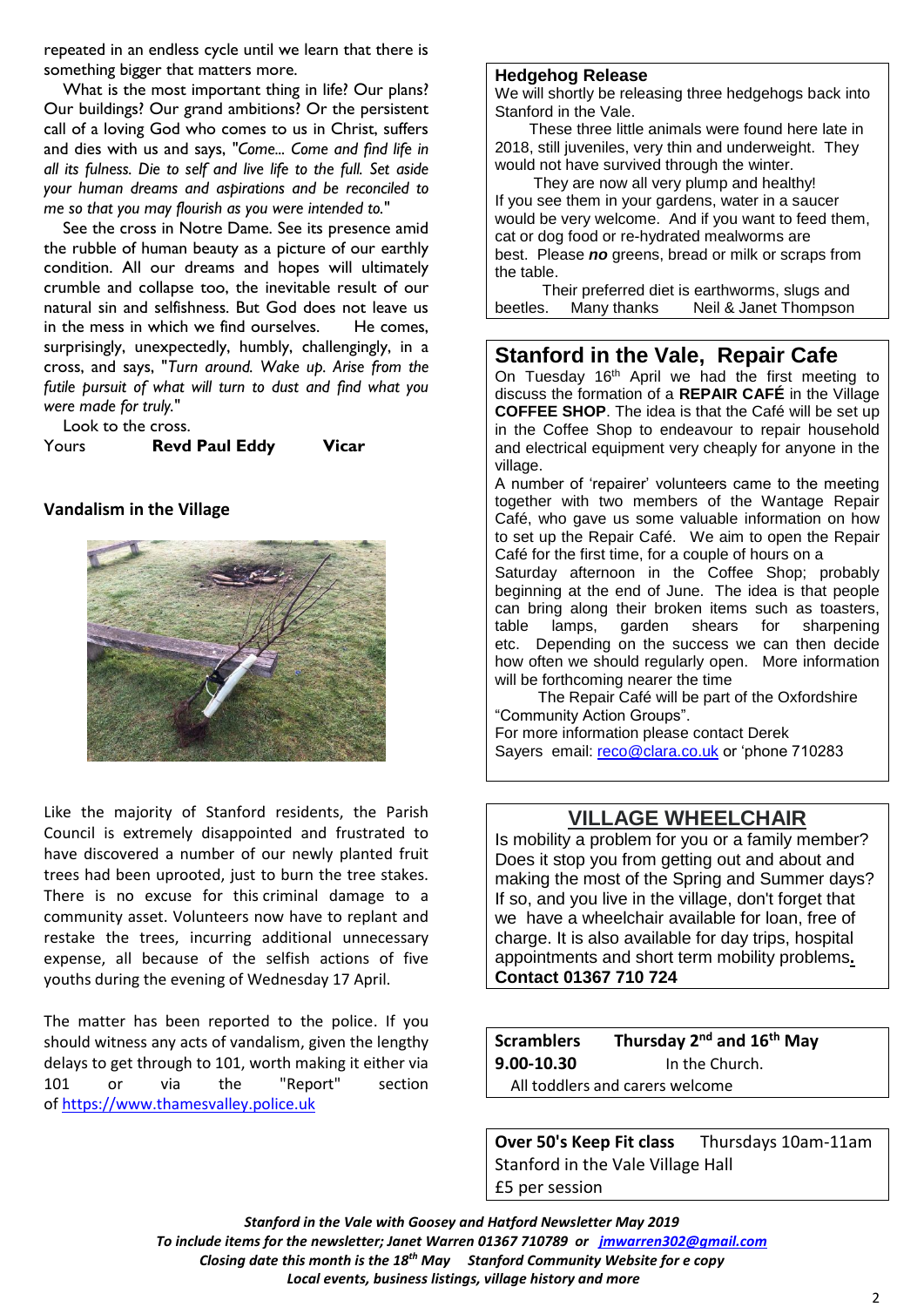### **Saturday 4th May Stanford Village Hall Plant Sale 10.00-12.00**

The Gardening Club is hosting a Plant Sale. Refreshments (including cakes & biscuits), a Raffle & a Tombola and a book stall. A wide variety of seedlings and larger plants will be on offer. Coffee and tea available and plenty of space to sit down and chat to others. You are warmly invited to join us. More information from Rosemary Packer 01367 710445. **AND**

#### **Art Market - Stanford Art Group**

Art cards at less than high street prices and small art works of various kinds as well as art materials at very reduced prices. Members of the Club will be on hand to answer questions about the Stanford Art Group's activities This is a shared event with the Stanford Gardening Club

## **AGE UK OXFORDSHIRE Information Drop-Ins**

Ann Collins, Information Worker from Age UK Oxfordshire, will be visiting Stanford Coffee Shop, on the 2nd Wednesday of each month, when she will be happy to help you with your enquiries. Her next visit will be on **Wednesday 8th May**, from 10.00am until 12.00am so why not pop in to say 'hello' and find out what services Age UK can offer.

## **BIG KNIT**

If you have been wondering what the Big Knit is all about, now is your opportunity to find out! At the next Information Day, some of Stanford's knitters will be at the Coffee Shop demonstrating the simplicity of knitting the small hats to go on Innocent Smoothie bottles which, in turn, raise 25p per hat for the Age UK Oxfordshire funds. We welcome any new knitters and also, any donations of wool oddments you may have. We look forward to seeing you. Further information 01367 710724

# **Artweeks 2019 Showcases Stanford in the Vale Artists**

The Oxfordshire Artweeks in May is in its 27<sup>th</sup> year featuring a huge variety of media; painting, photography, textiles, sculpture, ceramics, furniture, glass, mosaics, jewellery, and much more throughout Oxfordshire. This is a fantastic opportunity to meet the artists, to talk about their work and buy unique pieces. Entry to all these exhibitions is free and provides a way to enjoy visual displays in a relaxed environment with direct access to the artists.

**From 11-19 May, Stanford in the Vale is hosting two Artweeks locations featuring local artists and their creative work. The Garden Studio** offers a beautiful

garden setting for hand-built pottery, collage art, handmade jewellery, glass art and bespoke furniture. Featuring the creations of **Noriko Macfarlane, Kerry Houghton, Chrissy Morton and Jamie Macfarlane. The Garden Studio is open every day from 11 to 19 May from 11am to 6pm 53 High Street -** *(195 in the Artweeks Guide)*

**Anne Mills** is showing her stunning and imaginative digital art as well as her artisan skills in the form of beautifully hand-crafted wooden bellows featuring local content. **Anne Mills is open for visitors 11 and 12 May and from 16 to 19 May from Midday to 5pm 22 Bow Road -** *(194 in the Artweeks Guide)*

Support our local artists by dropping in and seeing what they are doing, and let your friends know what great things are being produced in your Village! Check [www.artweeks.org](http://www.artweeks.org/) for more information about Oxfordshire Artweeks.

> **The next Parish Council Meeting is on Wednesday 8 th May in the large Village Hall at 7.30 pm All parishioners welcome.**

## **FARINGDON & DISTRICT U3A – THURSDAY 9 th MAY 2019**

**Ron Colyer** is returning to talk about **Renewable Energy Sources** in the Faringdon Corn Exchange on **Thursday 9th May at 2.30pm.** During the last few years there has been massive investment in renewable energy in the UK, mainly in wind and solar sources. However there is many other alternative sources which Ron will discuss. Refreshments are available after the talk. All members are welcome but visitors are required to pay £1.50 towards the costs. Further information is available on the web site [https://faringdondistrictu3a.com/o](https://faringdondistrictu3a.com/)r from the chairman Margaret Brown on 01367 615 385.

**Fairtrade Stall Saturday 11th May 10am - 12 noon St Denys' Church** Fairtrade food, drink and gifts from the Mustard Seed shop in Faringdon

**Stanford Art Group Meeting Monday 13th May Stanford Village Hall at 7.30-9.30pm** Glasgow Boys - a talk by Robert Kidner Non-members welcome Members £2 Non-Members £5 Visit Stanford Art Group on Facebook for more information

*Stanford in the Vale with Goosey and Hatford Newsletter May 2019 To include items for the newsletter; Janet Warren 01367 710789 or [jmwarren302@gmail.com](mailto:jmwarren302@gmail.com) Closing date this month is the 18th May Stanford Community Website for e copy Local events, business listings, village history and more*